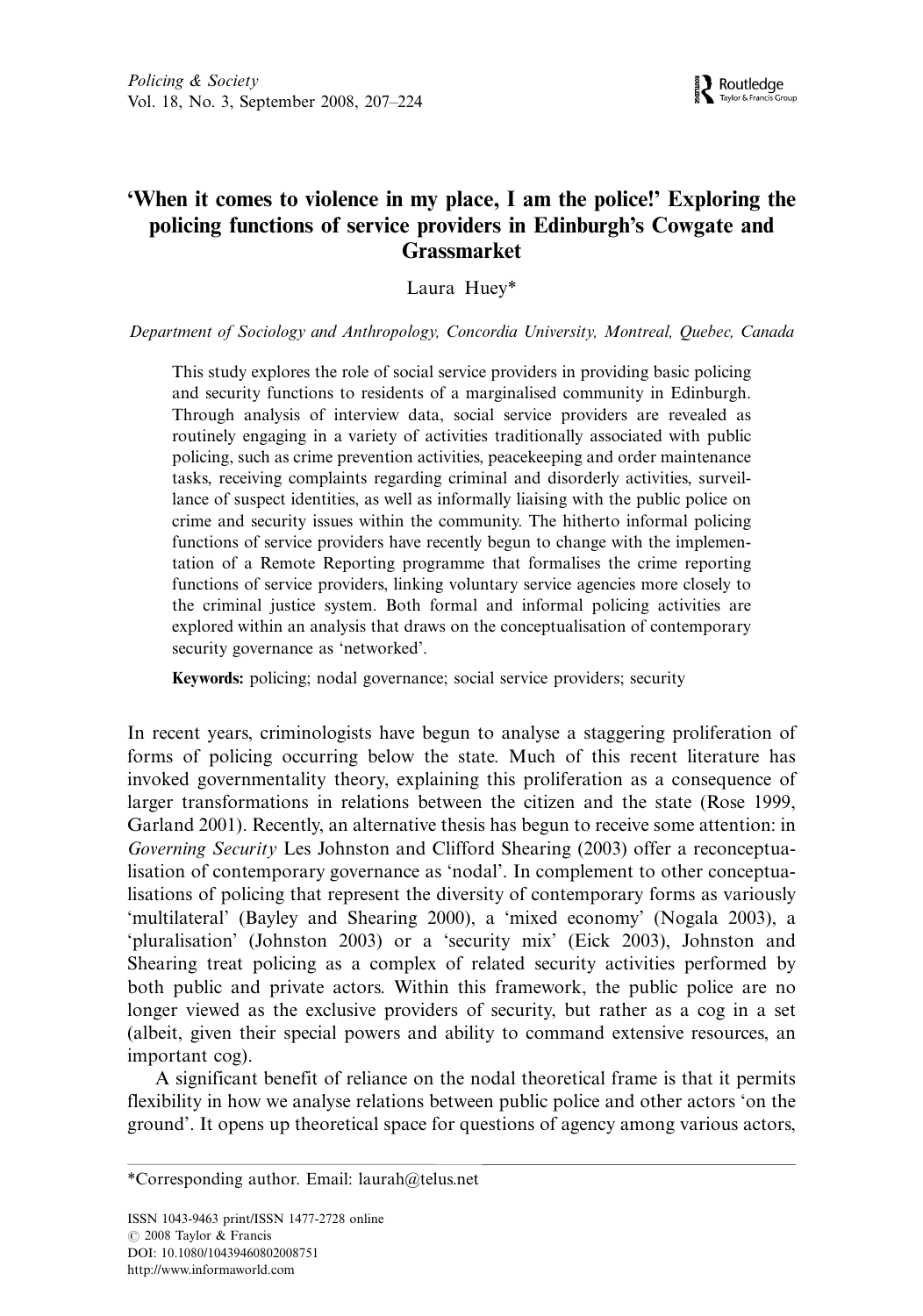or 'nodes'. Power imbalances within relationships particularly between the public police and non-state entities – are no longer assumed to be true *a priori*, but rather something to be empirically analysed, as occurs in the instant case.

Drawing upon the theoretical framework offered by the nodal model of security governance, the present study explores the role of social service providers in providing basic policing functions to residents of the Cowgate and Grassmarket, a marginalised community in the city centre of Edinburgh. Through an analysis of interview data with identified community stakeholders, social service providers are revealed as engaging in a variety of activities commonly associated with public policing. Such activities include crime prevention work, peacekeeping and order maintenance, receiving complaints regarding criminal and disorderly behaviours, surveillance of suspect identities, and liaising with the state on crime and security issues within the community. These activities occur both independently and as part of a security network to which service providers belong by virtue of local and local institutional relationships formed with the public police. As I discuss in the pages that follow, this policing role has emerged as a consequence of three factors: (1) the need of service organisations to create secure environments for clients; (2) the development of trust relationships with clients; and (3) failures of the criminal justice system to support marginalised groups.

Recently, a key element of this informal security system  $-$  the crime reporting functions of service workers – has been formalised through the implementation of a Remote Reporting programme for area homeless. This programme utilises local service providers as access points for residents who may wish to report a crime to the police, but are unable or unwilling to do so. In examining this local policing programme and the roles that the police and service providers variously played in its implementation and subsequent operation, we find that network relations between police and service providers are, in this instance, structured around equal recognition of the advantages of pooling resources in order to achieve individual and joint security aims.

This paper is presented in five parts. First, I briefly review the literature on nodal governance in order to provide an introduction to the theoretical framework that supports this analysis. Second, I introduce the research site and review the methods used to acquire the data presented here. Within this section, I also discuss the nature of crime and victimisation within the CowgateGrassmarket community, as well as exploring reasons as to why crimes in this neighbourhood frequently go unreported to the public police. Third, I examine the role of local social service providers in responding to crime and fostering order in the Cowgate and Grassmarket. Fourth, I analyse recent attempts at expanding service providers' policing functions through an examination of the Remote Reporting programme, a local-institutional network composed of public police and self-selected service agencies. The essay concludes with some final remarks on the networked nature of security provision within marginalised communities, and potential implications of further attempts to expand and formalise security relations between the service providers and the police.

### Security networks

The principles of nodal governance are derived from network theory and the work of Manuel Castells (1996, 1998, 2000). Castells has characterised advanced capitalist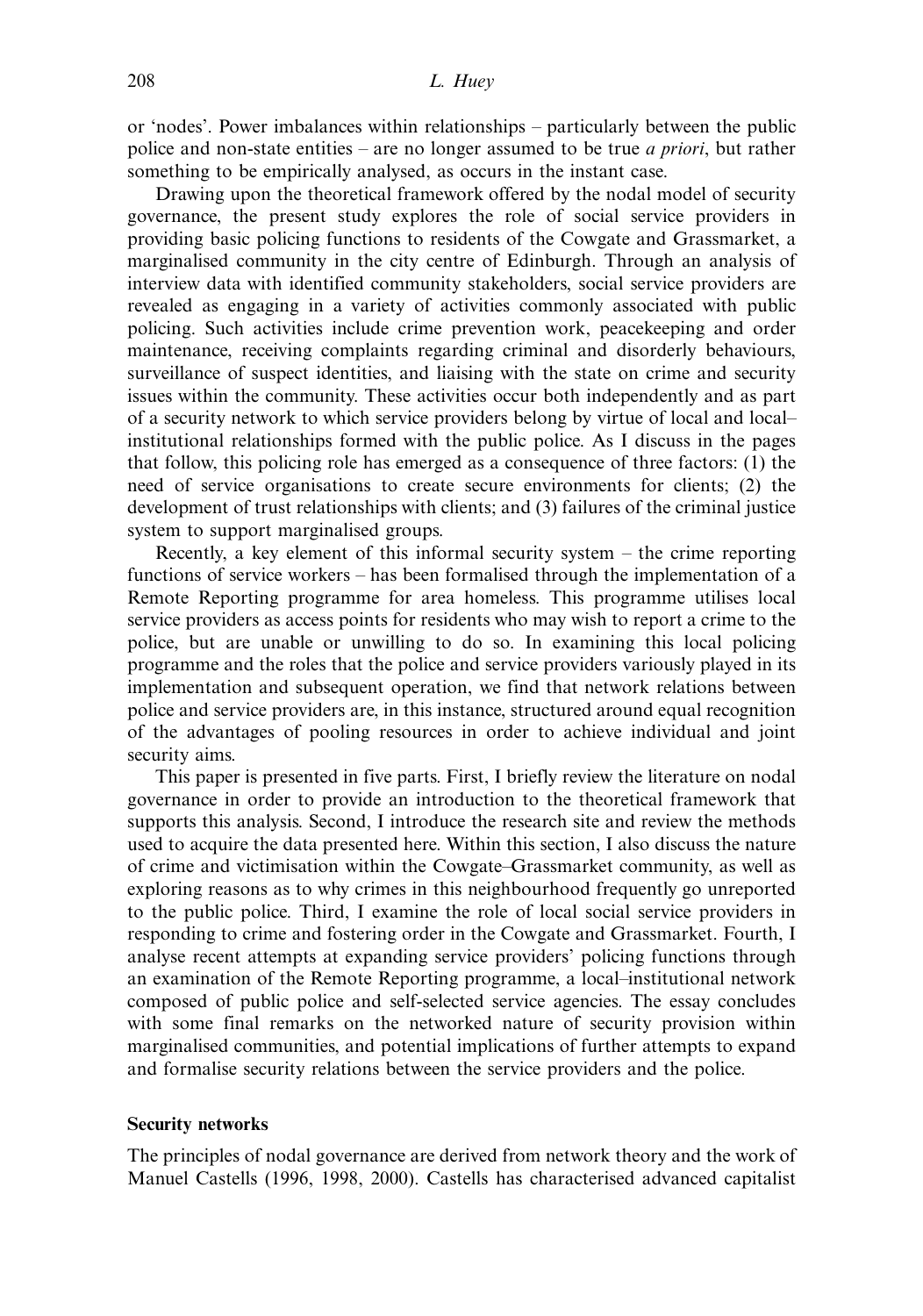societies as 'networked societies' because of the pervasiveness of network formations across various social sectors. A key feature of this social form is that 'a network, by definition, has nodes, not a centre' (Castells 1998: 364). Accordingly, a nodal governance model takes 'nodes'  $-$  participating actors within a network  $-$  as the principal frame of reference in analysing contemporary modes of governance. In doing so, nodal governance shifts the focus of inquiry away from the hegemonic state to questions of how variously situated actors within social networks mobilise 'mentalities, technologies, institutional arrangements and resources' to facilitate common goals (Shearing 2006: 16). However, to be clear: analysts of networked relations do not lose sight of the fact that power is distributed unevenly and that some actors are clearly endowed with hegemonic forms of power (Wood 2006), rather attention is focused on the possibilities and consequences of power diffusal across networks (Drahos 2004).

In an article that adds further theoretical flesh to the concept of nodal governance, Benoit Dupont (2004) has created four ideal types of security networks from which an infinite variety of network combinations can be produced. These types are local, institutional, international and virtual. As the activities discussed within the present paper fall within and across local and institutional levels, in this section I will limit myself to discussing the first two forms.

Local security networks are public-private initiatives that pool institutional and extra-institutional knowledge and resources to develop solutions to local crime problems. The key concern of local networks is effectiveness: how can a network of actors achieve the best results in dealing with a given issue? In order to maximise effectiveness, local networks must be open systems; they must have the 'capacity to connect a much more diverse set of actors, and must retain the ability to integrate new agents at all times in order to produce the expected outcomes' (Dupont 2004: 80). In contrast, institutional networks are characterised by a relative degree of exclusiveness. This form of security network operates as a closed information and resource sharing loop between two or more state agencies. Further, whereas local networks are oriented towards achieving 'effectiveness' in joint problem solving, institutional networks pool resources frequently as a means of increasing the 'efficiency' of individual nodes.

Through focusing on nodal relations within security networks, issues of actor agency are brought to the fore; actors at local and institutional levels choose to pool resources in order to realise both individual and/or common goals. Participants bring with them resources and/or knowledge that are viewed as either essential to the operation of the network or necessary to achieve desired security outcomes. The ability of actors to influence outcomes is viewed as roughly proportional to the value and amount of 'capital' they bring to a network. Dupont identifies five forms of 'capital' that can be mobilised within security networks. Economic capital is the financial resources that actors have available to them. Political capital relates to actors' relative proximity to or distance from governmental power – the 'machinery of government' and the ability to influence this machinery to achieve particular outcomes. Cultural capital refers to an actor's unique expertise or knowledge of a particular field. Social capital is the strength and direction of an actor's relations in the social field, and their ability to exercise connections to produce outcomes. Symbolic capital pertains to the authority that actors command by virtue of the honour or prestige conferred upon them through their activities. It is through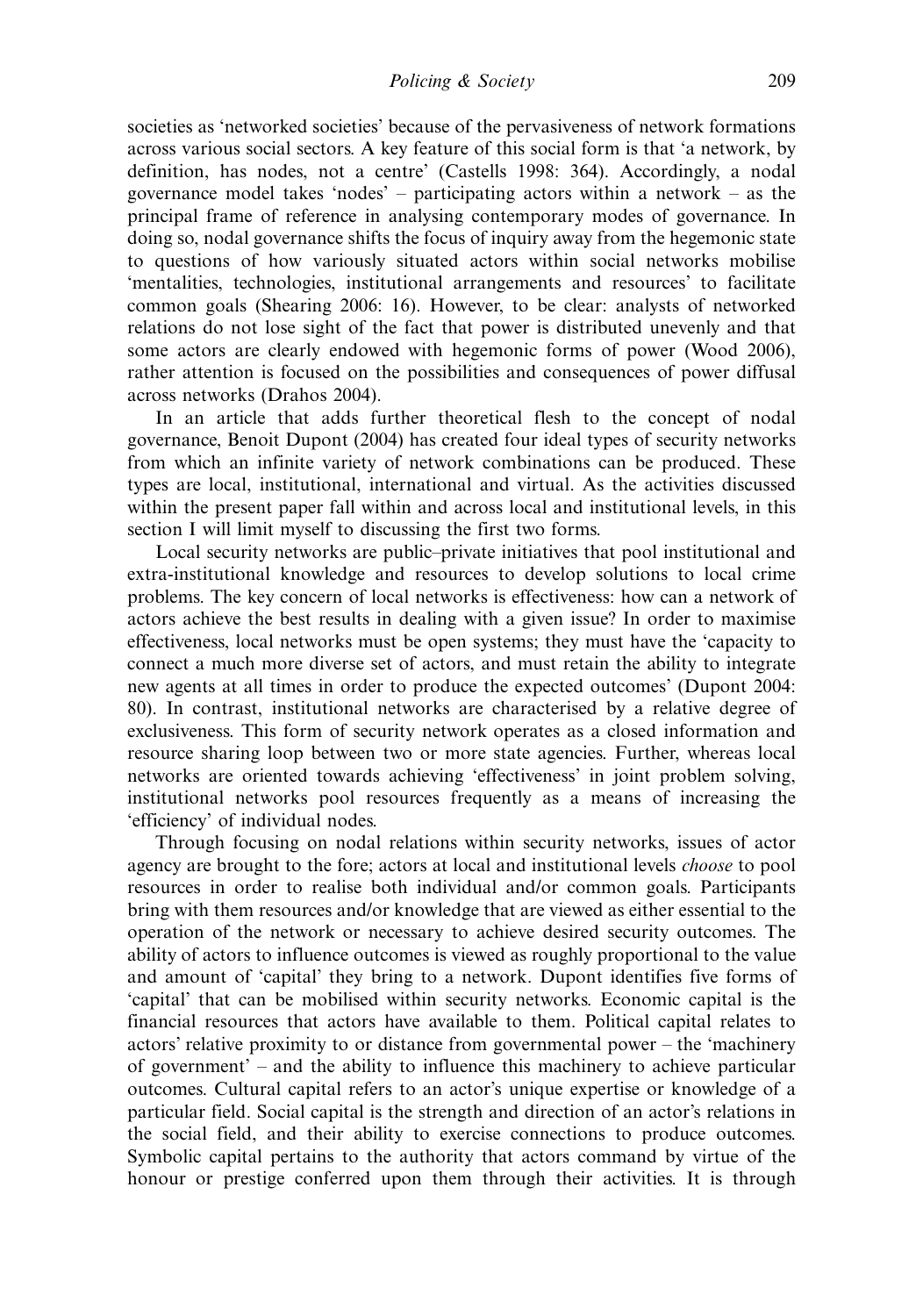examination of how actors variously negotiate, purchase, demand, give or purchase capital that the 'ways in which the range of authorities and providers of security governance exercise considerable agency as they ''jockey for position'' in the field' are revealed (Wood 2006: 225).

A nodal conceptualisation of security thus emphasises the strategic nature of relations between actors. Rather than assuming that relations between actors necessarily involve the subordination of one group by another, the analyst of network relations assumes that various nodes will have greater and lesser access to forms of capital with which to negotiate to influence objectives and/or access further resources. This is not to say that there are not likely to be power imbalances between parties by virtue of differences in access to capital, but that the relative degrees of power held and expressed by actors in networks is an empirical question requiring study. In the present paper, through examining network relations between a public police agency and local service providers, we find that the ability of service providers to leverage the cultural capital they hold  $-$  access to knowledge of an inaccessible population permits a higher degree of influence within this particular network than one might otherwise expect.

## The Cowgate and Grassmarket

In this section, I begin with a brief introduction to the methods used to acquire the data presented here. This introduction is followed by a description of the research site and a discussion of the experience of criminal victimisation within the Cowgate and Grassmarket street community.

This paper is informed by data drawn from a larger ethnographic study conducted in 2003 of the policing of 'skid row' districts in San Francisco (the Tenderloin), Vancouver (the Downtown Eastside) and Edinburgh (the Cowgate and Grassmarket) (Huey 2007). During the Edinburgh phase of the study, interviews were conducted with 34 subjects.

Police officers were selected from the local City of Edinburgh division of the Lothian and Borders regional police force; individual officers were identified through Internet searches. Similarly, service providers, city representatives and local business personnel were located through Internet searches and several interviewees within these groups were contacted through mailed interview request letters. Subsequently, additional interviewees – including service workers, and lower ranking officers and area residents – were identified through the use of snowball sampling

| Subject category                   | Edinburgh |
|------------------------------------|-----------|
| Police personnel                   | 8         |
| Community groups/service providers | 9         |
| Area residents                     | 14        |
| Local businesses                   |           |
| City representatives               |           |
| Total                              | 34        |

Table 1. Interviews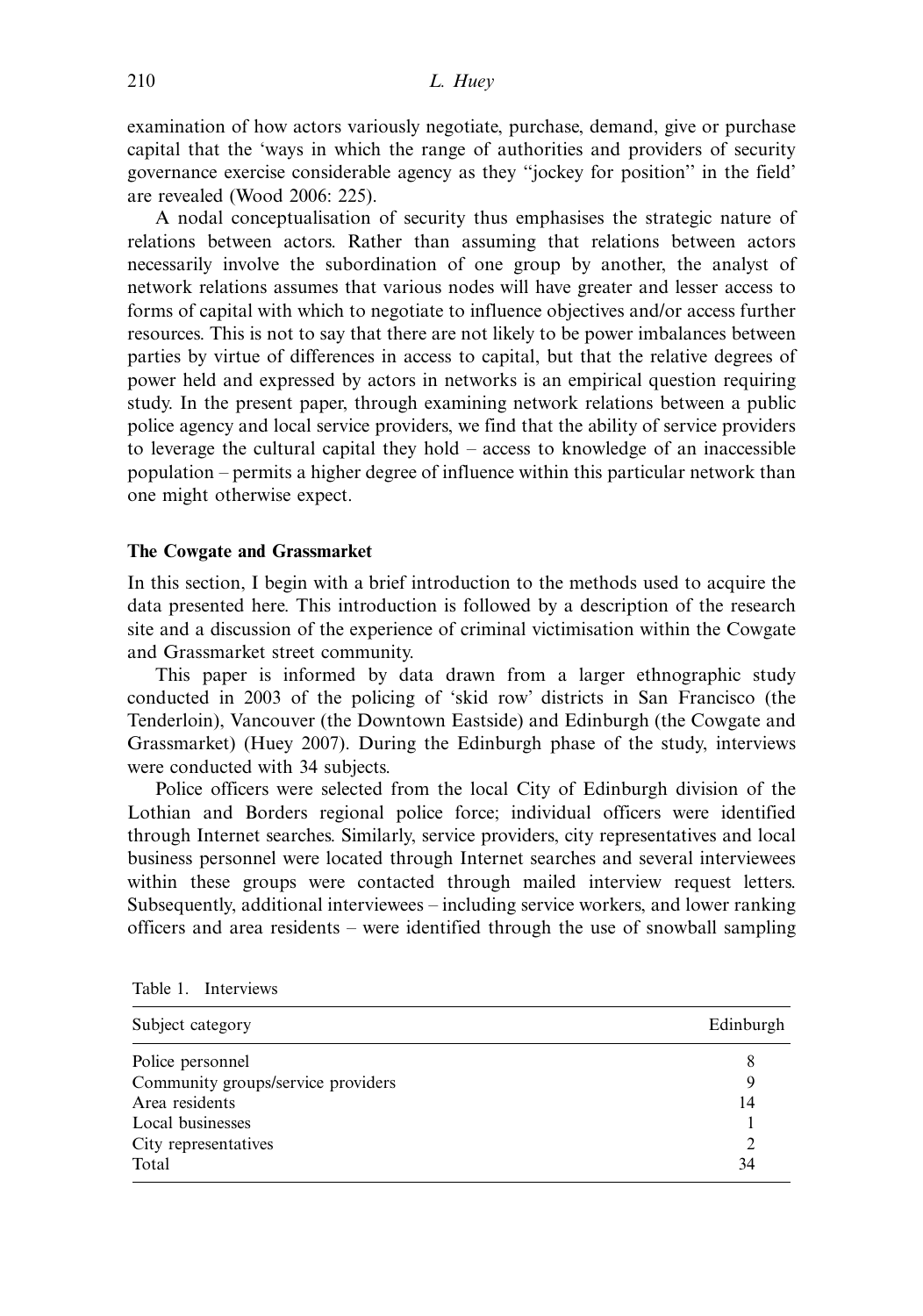techniques. For example, police interviewees supplied names of other potential subjects. Contact with area residents was facilitated largely through shelter and outreach workers who provided access to their facilities.

To provide some context for understanding the Cowgate and Grassmarket community, I note that this area was selected as a research site primarily because at the time of fieldwork the community had many of the characteristic features of an inner-city skid row district. For instance, its resident population was predominately poor, street-entrenched, addicted and/or mentally ill. Locals and transient individuals could be found sleeping rough in doorways or in the local churchyard, or overnighting in area shelter beds. More 'fortunate' residents were housed within the low-income housing stock that dots the community. Further, services for the poor could be found located throughout the site, including: soup kitchens, homeless shelters, a 'skin clinic' for the homeless to wash up, an advice centre and a physician's clinic. It was also noted to be a poor urban community where residents experience high rates of criminal victimisation, most of which goes unreported to the public police (Manson 2002).

In interviews with area residents and service providers, multiple instances of both inter- and intra-class victimisation of community residents were reported. Throughout the remainder of this section I discuss common forms of criminal victimisation, as well as examining three primary factors behind the unwillingness of residents to report victimisation to the police.

Much of the inter-class victimisation of Cowgate and Grassmarket residents occurs as a consequence of the fact that the area is home to a large number of licensed establishments serving cheap alcohol. 'Piss Alley', as the Cowgate is informally called, draws pub-goers from not only across the City, but also attracts individuals and groups that come to Edinburgh specifically to engage in 'drink tourism'. The result is that drunken visitors to the site inhabit area streets at all hours of the night, causing local businesses to complain of property damage, vandalism and debris. For street residents, pub-goers are not only a potential source of income through begging, but also represent potential threats to their safety. Residents interviewed reported having their begging hats or signs kicked by visitors, having been treated to unprovoked aggression, receiving verbal abuse, and incidents of physical abuse that occurred while begging or sleeping rough. One rough sleeper described the experience of being awoken at three o'clock in the morning by an intoxicated pub-goer wielding a knife. As an area shelter worker explains of the violence and abuse that occurs:

Most of the crime in this neighbourhood would be related to the clubs and the nightclubs. Especially on the weekends ... which then affects our clients, because if they're trying to beg they quite often get beaten up or robbed by night clubbers, groups of young folk out for a good time, been drinking. 'Well here's somebody, let's have some fun'.

Of the intra-class crimes among residents, petty theft is easily the most frequently occurring. Indeed, theft is so rampant within this community that norms have developed around its practice. The local street code prohibits stealing 'from one's mates'. It was explained to me by a local street drinker that 'the only thing you don't do, is don't steal off your own'. However, those who are not one's friends are often deemed fair game regardless of their physical or mental condition. For example,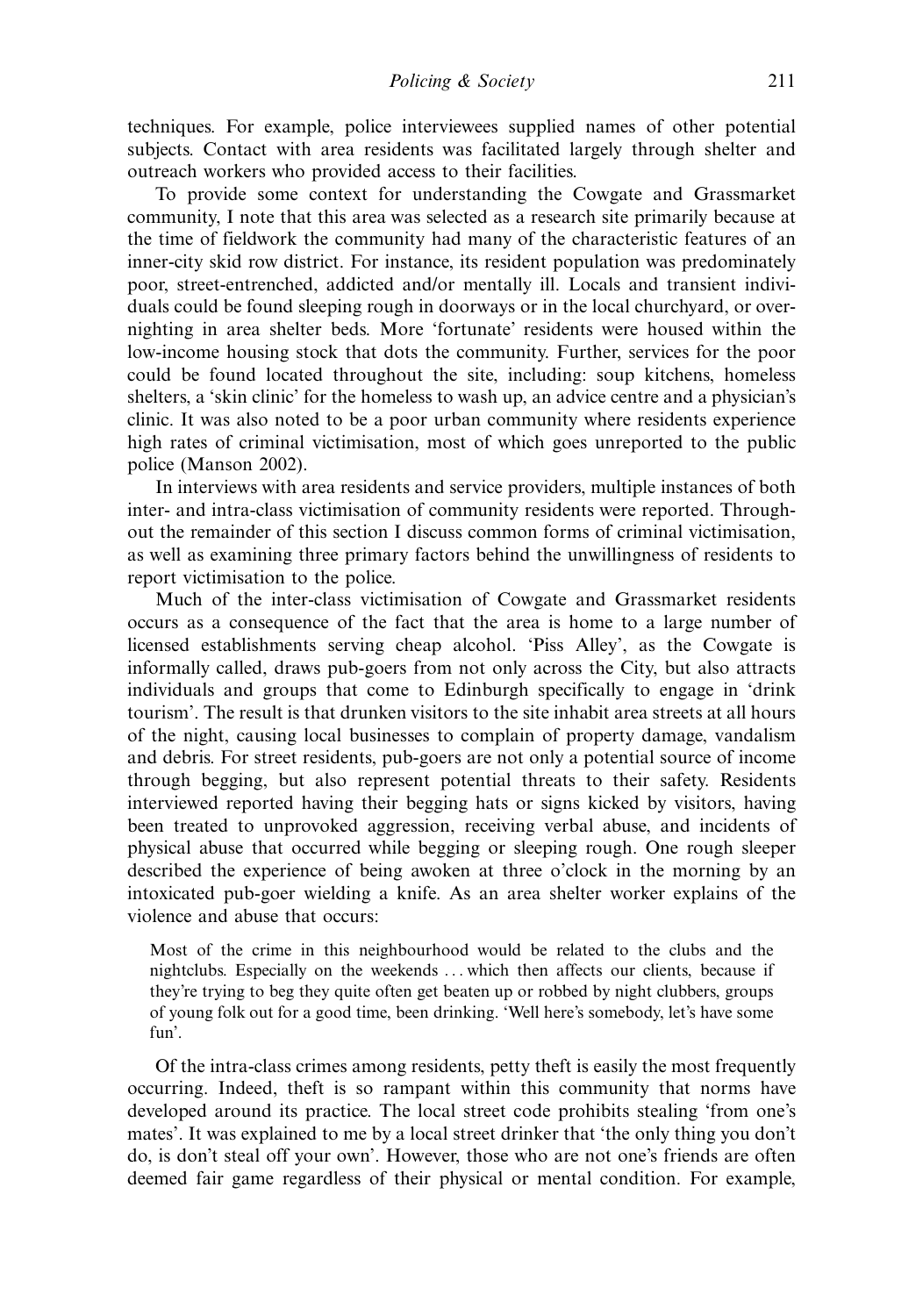despite the fact that he was clearly suffering from a serious illness, one fellow that I interviewed had been robbed and stolen from multiple times. Although shelter workers try to be vigilant, much of the theft that takes place occurs within area shelters. Fear of theft and other forms of predation leads some individuals to forsake shelter beds for sleeping rough. Those who are unable to withstand the rigours of sleeping in nearby alleyways or in the local graveyard, either lose money and possessions, or must rely on the assistance of 'mates'. In the case of the man who had been repeatedly stolen from, a friend eventually tasked himself with keeping charge of the fellow's finances: 'I try to look after him ... I think people at [the shelter] take his money from him. Now, he's no' losing as much as he was losing'.

Violence is also common here; it is used as a means of settling scores, preventing individuals from informing to the authorities, hurrying settlement of unpaid drug debts or resolving turf wars between drug dealers. While much of the violent activity committed by local residents is directed against their own, service providers also reported assaults by clients. An outreach worker advised, 'I see violence, I see people getting assaulted. I've been assaulted a number of times, not seriously'.

Physical intimidation of weaker individuals a form of robbery known as 'taxing' - also serves as a means by which food, money, clothing, drugs and alcohol can be obtained. Taxing is described by an area service worker in the following terms:

If I'm bigger than you and more ruthless than you, I accompany you to the post office with your GIRO [benefits cheque] and I have a knife, then you'll give me a percentage of your GIRO. And that's very, very common. The level of intimidation and violence is really quite high.

Both police and service providers acknowledge the problem of criminal victimisation within the local street population, but attempts to use the criminal justice system in response have largely failed. A senior officer with Edinburgh's Lothian and Borders Police Force explains, 'a big problem that we have at the moment is trying to get people from the homeless community to come forward to us to report crime, because there is data that supports that they do experience massive victimisation [from] street crime'.<sup>1</sup> Through interviews it emerged that three factors operate to deter area residents from reporting criminal victimisation to the police: (1) individual distrust of the police; (2) the police practice of checking victims for outstanding warrants; and (3) a normative code that prohibits street residents from reporting to authorities.

As the bulk of interactions between police and area residents frequently entail the latter being viewed as suspects or potential suspects, it is hardly surprising to discover that residents frequently express negative views of the police. While some local officers are seen as worthy of praise, police were often portrayed by residents as authoritarian and arbitrary. In particular, residents interviewed felt that their rights were infringed upon when officers asked them to move along for no discernable reason.<sup>2</sup> Further, both residents and service providers complained that police hold discriminatory views of local inhabitants. One service provider suggested that many of the local beat who serve this community 'have stereotypical attitudes, perceptions' centred on the 'undeserving, aggressive poor'. These perceived attitudes were described as resulting in what are seen as unfair policing practices. A service provider explains: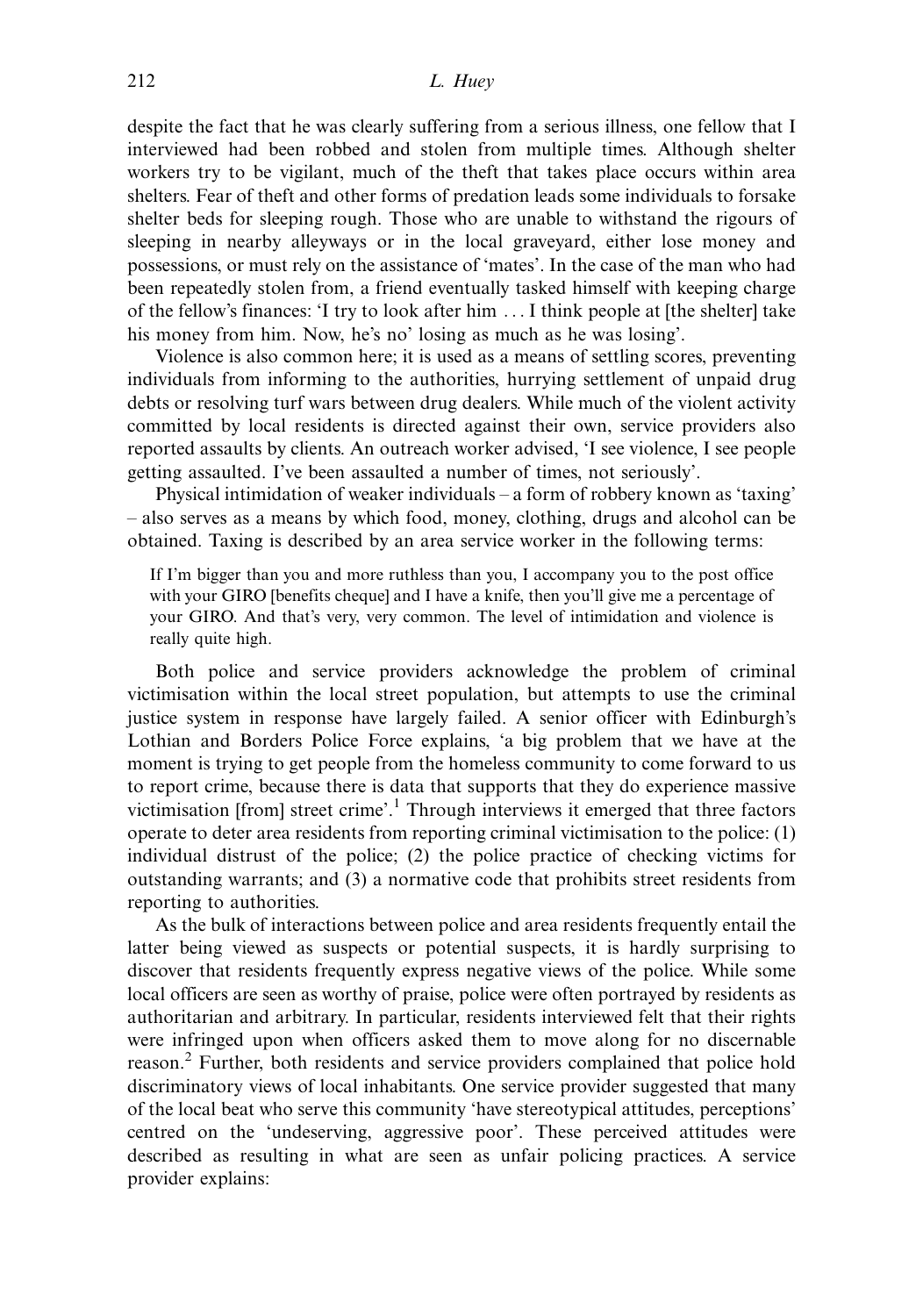The reality of it is that the homeless guys will not go and talk to the police because probably the discriminatory policing towards them. As soon as something happens, like the mirrors get knocked off the cars up the street, or the cars get broken into, where's the first place they come? They come here. As much as we have had guys who have gone out and done that, but not everybody who comes out along the Cowgate on a Sunday night lives around here.

Residents' stories and comments support this view. A local street drinker described a situation where he had been threatened with a knife. When asked why he had failed to report the incident despite the presence of a police cruiser stationed nearby, he replied 'They would have to come back to me and get a statement. Just another drunken homeless person, eh?'

A second factor adversely impacting reporting of criminal victimisation in the Cowgate and Grassmarket is victims' fear of arrest. The Cowgate and Grassmarket is a criminalised community and many individuals here have outstanding warrants for a variety of minor to serious offences. Interaction with the police is thus something to be avoided, particularly as police officers routinely check residents for the existence of warrants regardless of whether the individual is a victim or not. Both residents and service providers see the process of checking victims for warrants as discriminatory. Service workers questioned why it would be necessary for police to investigate a victim before pursuing a criminal complaint.<sup>3</sup> For victims, the warrant checking process affirms suspicions that police see the homeless and other inhabitants of the street solely as criminal objects to be harassed, subjected to police surveillance and/or arrested. As one outreach worker explained of residents' failure to report victimisation to the police, 'the guys say, ''What's the point? I'm a criminal anyway. I'm not worth anything''. So who wants to go to the police?'

A third factor that also plays a significant role in under-reporting of criminal offences within the Cowgate and Grassmarket is the existence of a subcultural norm that prohibits informing to the police ('grassing'). The operation of 'grassing' or 'snitching' codes among street populations has been well documented within the criminology and urban ethnographic literatures (Anderson 1999, Rosenfeld et al. 2003), therefore it is not entirely surprising to find such a code operating within this street-based community. Indeed, the existence of this code within Edinburgh's street cultures becomes readily apparent when asking residents how they deal with problems, criminal and other threats they face while on the street. Cowgate and Grassmarket residents offered statements that supported the view expressed by a local street drinker: 'I don't grass ... I'd just give myself a bad name'. This normative prohibition is supported within the community through the use of fear, intimidation tactics and a resort to physical violence. An area resident explains, 'Basically, if you grass, your life' (sic). Strict enforcement of this code means that the public police cannot and do not function as the primary provider of security for residents of this community. Residents must therefore either rely on themselves or street 'mates' for protection or other security-based assistance from authority figures within the local community.

## Security arrangements in the Cowgate and Grassmarket

Interviews and field observation within the Cowgate and Grassmarket reveal that, aside from self-reliance, the primary source of security provision for area residents is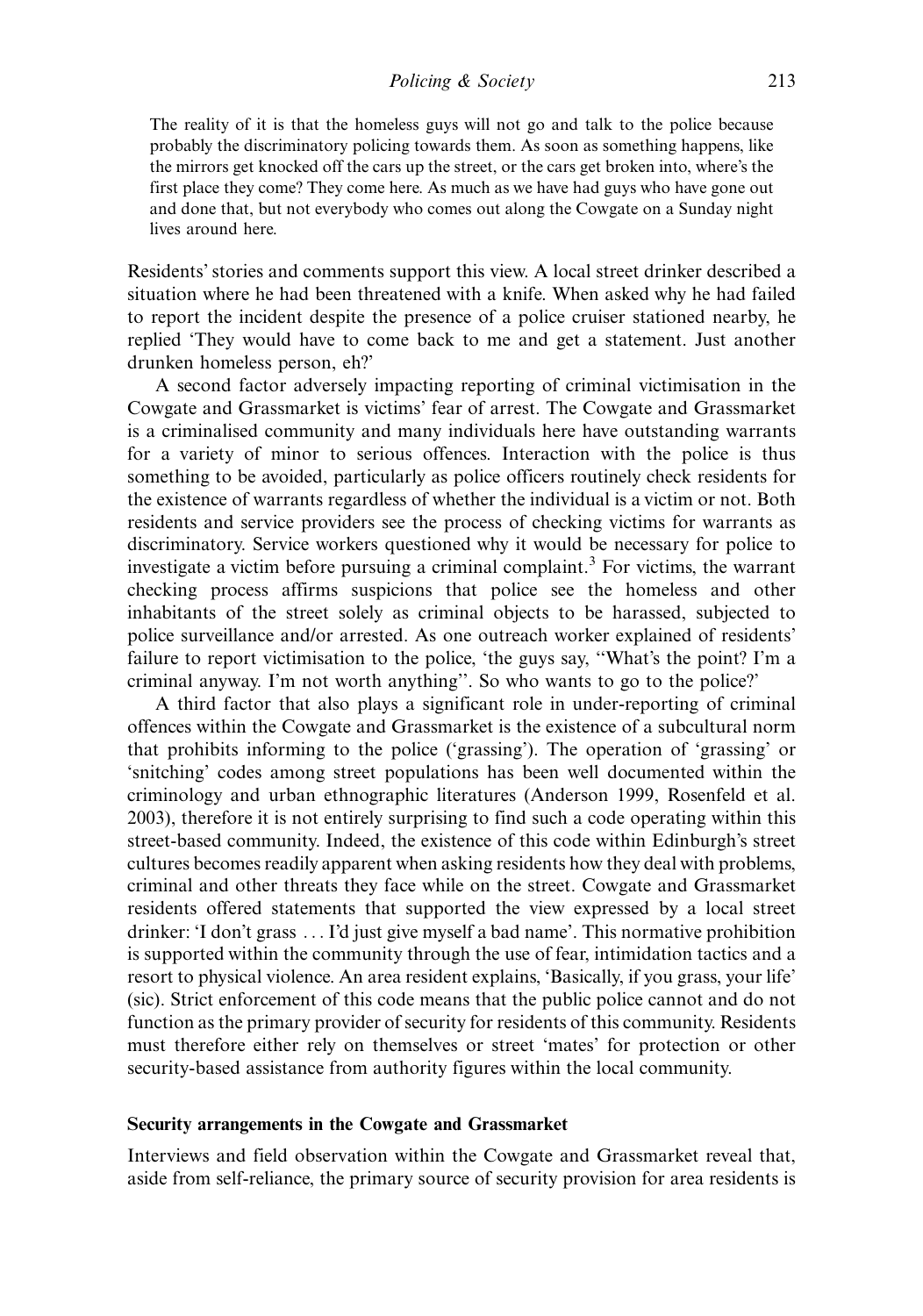social service providers. In the first part of this section, I explore how such agents – shelter, food line, outreach and other social service workers – operate both informally and largely independently from the police to provide security to the local population. In the second half of this section, I focus on how social service providers participate with police in what is best characterised as an informal local security network.

Poor inner-city communities are frequently seen as socially chaotic spaces constituted of individuals unwilling or unable to master the techniques of selfregulation that render other communities 'orderly', 'peaceful' and/or 'normal'. Nikolas Rose (1999: 259) contends that such sites have recently emerged as a new territory of governance, a territory 'traced out by a plethora of quasi-autonomous agencies working within the ''savage spaces'', in the ''anti-communities'' on the margins, or with those abjected by virtue of their lack of competence or capacity for responsible ethical self-management'. What Rose perceives as new the transformation of 'opposition forces' into 'service providers' under the rubric of self-help  $philosophies - is actually little more than an example of the social control functions$ that have historically been embedded within the ministrations of the voluntary sector (Bibby and Mauss 1974, Archard 1979). Indeed, in Vagrancy, Alcoholism, and Social Control, Peter Archard (1979) sketches a matrix of control that has historically operated on skid rows. The matrix Archard provides is one composed of institutions  $-$  police, missions, halfway houses, alcohol recovery facilities and so on  $-$  that individually and jointly take as the target of their social interventions the moral degenerate. Agents of these institutions employ various moral, penal, medical and/or social strategies, to reduce the 'inherent risk' to society posed by the degenerate. Moral strategies, what Rose might term 'ethical self-management', are the particular stock-in-trade of the voluntary sector, organisations of which have sought to pair the provision of necessities with 'rehabilitative' efforts (Archard 1979, Mettrick 1985).

Whereas the social scientific literature on skid row and other marginalised communities references aspects of the social control function of service providers, what is seldom discussed is the overt policing and security functions that such groups frequently provide independently of the state. In communities like the Cowgate and Grassmarket, we find the informal use of service providers as local policing authorities by area residents. This treatment has arisen in large part through the unique role of service providers within the community and through the development of trust relations between service providers and their clients. As a local mission volunteer, who is himself a former client explained, an informal hierarchy of authority exists on the street:

Question: If somebody was preying on the older folks, because of the code that says you don't grass, how would somebody like that be dealt with? Or would they be dealt with?

Answer: You just go to somebody higher. It's like me or [names an outreach worker].

I first noted the security functions of social service providers when I asked a Cowgate street drinker about who he would turn to if he were having a problem with someone on the street. Rather than approaching a police officer, he advised that he would speak to a trusted outreach worker:

Depending on who you trust, who you speak to. I mean I've been in trouble, and if I've needed a wee bit of help I've sat there and explained the situation to [names a service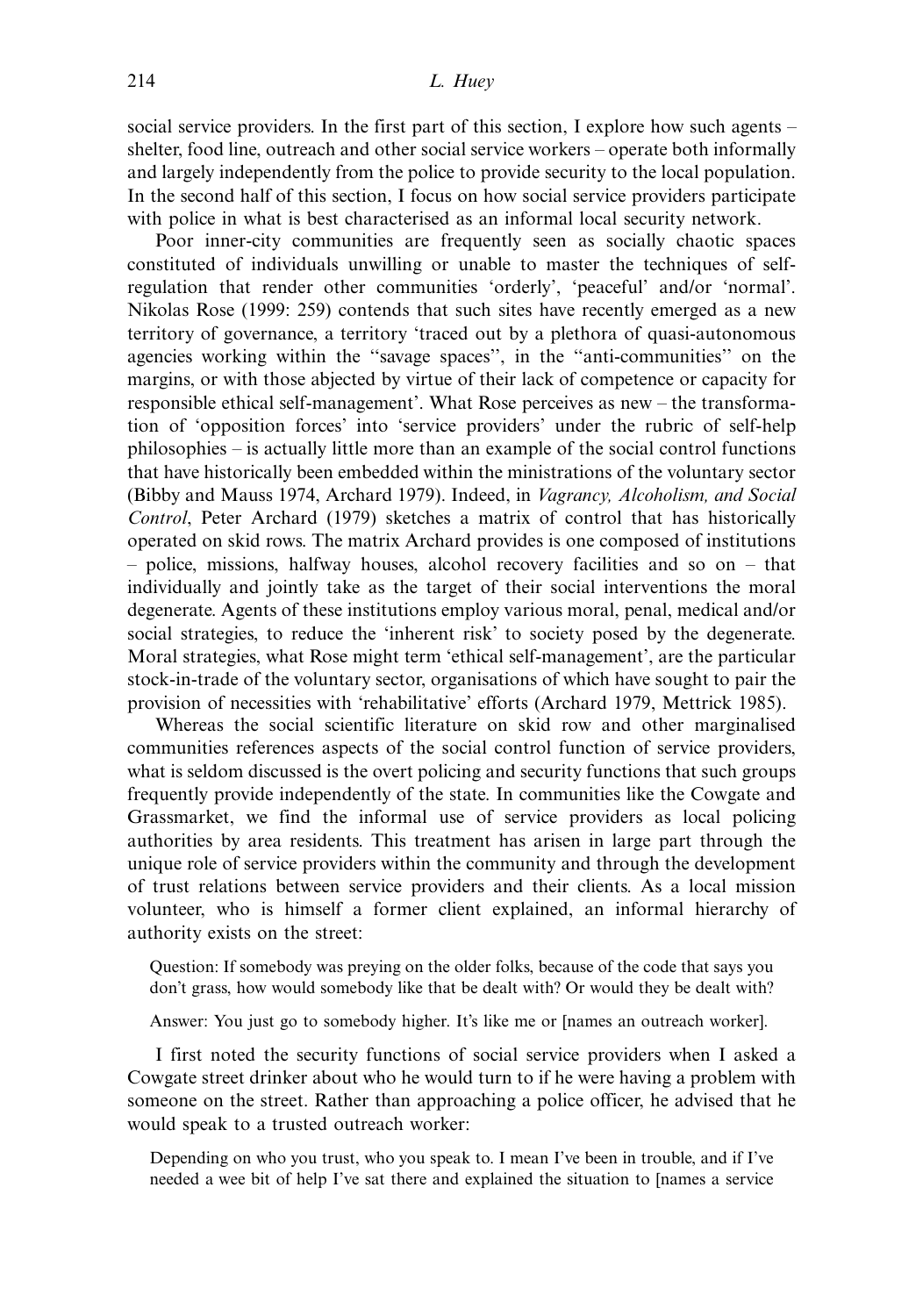provider], and he'll go away and see such and such. And then he'll come back to us. 'Do you have any answers for us?' He's got answers.

This man was hardly alone in seeing service providers as trusted authorities that could provide security; the majority of residents interviewed, while stating that they attempt to solve their own problems when possible, also expressed a willingness to report criminal victimisation to trusted service providers as a means of either confiding what had happened or seeking protection or resolution.

For clients, the primary benefit of reporting victimisation or other crime and disorder problems to service providers is that the majority of service workers observe the 'grassing code'. Local residents know that service providers exercise considerable discretion in deciding whether to report incidents to the police. Except for situations involving immediate threats of violence or serious crimes, most service workers prefer to deal with situations themselves through the use of informal sanctions. Their compliance with the grassing code is predicated upon the need to establish and maintain trust with client groups, who are distrustful of state authorities. Clearly, their clients view the exercise of this discretion as preferable to being 'grassed' to the police.

Within Edinburgh's street community, area service providers also undertake a significant portion of both the order maintenance and preventative policing practice that Banton (1964) terms 'peacekeeping'. For example, a client might ask a trusted worker to provide assistance in solving a problem or resolving a dispute. In these situations, a worker will talk to both parties and attempt to mediate the dispute or, depending on the circumstances, issue a warning to one or more parties. In other instances, service providers are mobilised into peacekeeping duties by disturbances within their facilities. As one service provider explained of his peacekeeping work in such situations, 'I get in their face. I say, ''You, sit down, speak to me. What's your problem?'' And address it before it comes to anything else'.

To be clear, the accepted authority of service providers to facilitate order within the community does not rest solely on their status as trusted figures. The simple fact is that the majority of local residents are heavily service-dependent, requiring access to food, shelter, clothing, bathing facilities, medical treatment and other necessities. A primary means through which order is facilitated within the Cowgate and Grassmarket is through the rules and regulations established and enforced by service organisations. Prohibitions against the use of drugs, stealing, disorderly conduct and violent activities within facilities are the norm. Rule compliance is facilitated through the threat of expulsion. For service providers, ejection is simply a means of ensuring order and preventing crime: 'We have got a lot of people who are excluded from here. Some people we know that we cannot let back in here. And that's the reality'. With individuals who are heavily service-dependent, the threat of permanent expulsion may serve as an effective disciplinary tool.

The predominant discourse surrounding the use of rules and sanctions to normalise client behaviour is one of paternal/maternal protectionism. The creation and maintenance of order within facilities is seen as central to service providers' ability to achieve rehabilitative goals: in order to overcome service aversion, clients must be made to feel a level of comfort and security in facilities and trust in those who operate them. This view is encapsulated within an observation offered by a service worker in the Cowgate and Grassmarket: 'everybody who comes in here has a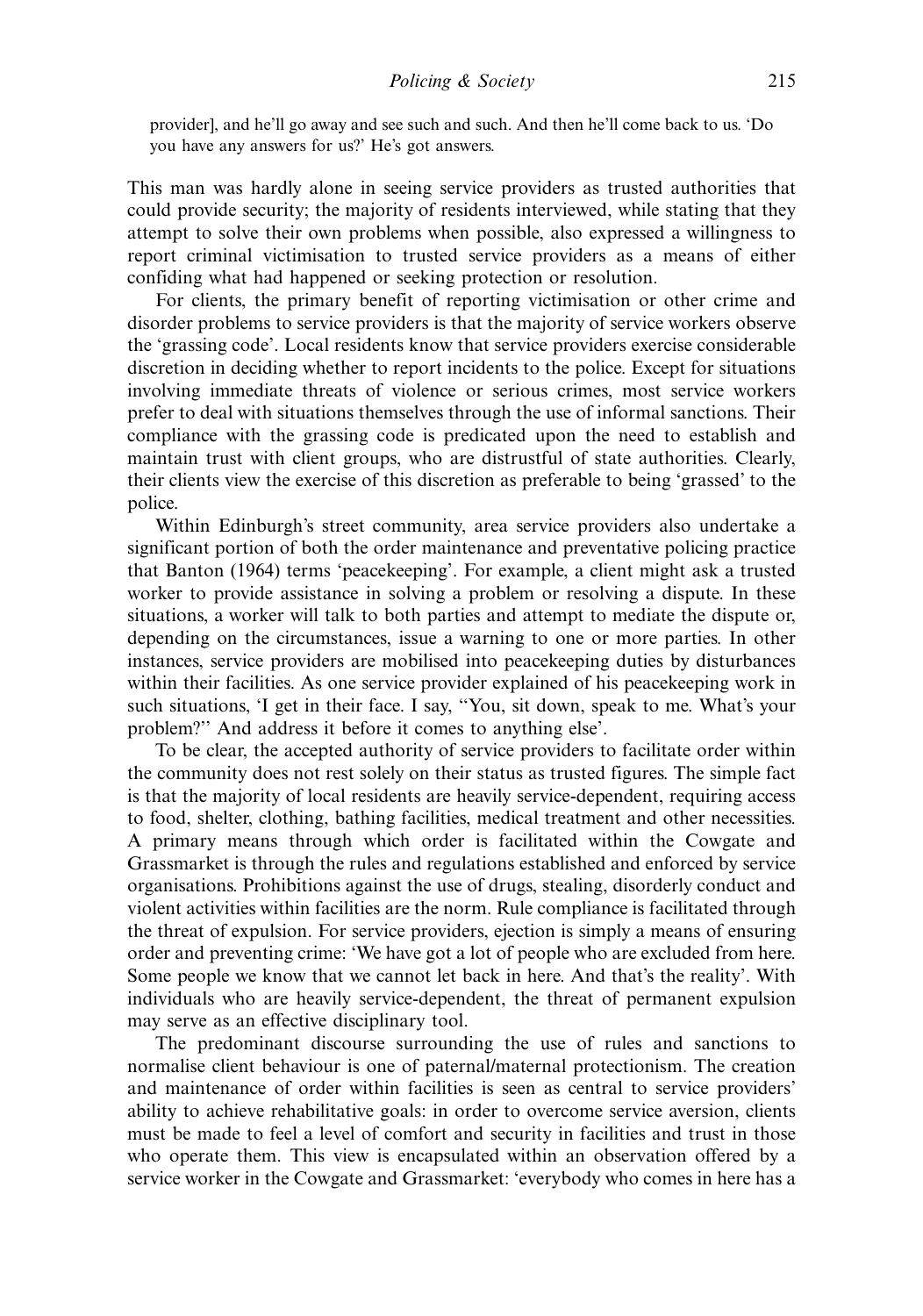right to feel safe and be comfortable'. Thus, 'when it comes to like violence in my place, I am the police. I'm here to protect you, make sure you're safe and comfortable'.

Site security is of critical importance not only in relation to meeting government requirements for the operation of homeless facilities, but also for establishing safe and secure environments for clients. Thus, a consistent feature noted of service facilities throughout the Cowgate and Grassmarket is the use of access control and other physical security measures. Access controls are often in the form of intercom systems for automatic or manual entry. Area shelters also require service users to register. The purpose for this measure is made explicit by a service provider:

It means that I know everybody who's in the building and I know most of them by name, and I know who's likely to cause a problem. And as I said, there's a policing element ... it's to stop these predators from coming in because there are people who will prey on the weak and the hungry.

Internal surveillance of service facilities is a necessary preventative measure to limit the number of assaults, thefts, drug deals and other problems that can occur if left unchecked. For those facilities that lack the means to purchase and operate closed circuit television (CCTV) cameras, employees are utilised to perform the surveillance function. Their task is to watch and record the behaviours of service users, including identifying behavioural changes that might represent potential problems. For example, service workers know that drug dealers use local addicts as 'runners' to sell drugs within the shelters, therefore staff attempt to identify 'runners' within their facilities. One technique utilised by staff is to be on the watch for any resident 'who was not popular previously and has suddenly become popular', thus potentially indicating a newfound status as a drug runner. While such tactics are often effective, the need for constant vigilance creates strains on workers: 'You've got such a big space, you're policing the place all the time to make sure that if something happens ... it's really difficult'.

To the extent that powerful subcultural norms operate to deter fuller penetration into these communities by the public police, a significant amount of criminal activity remains consciously hidden by perpetrators, victims and witnesses. This activity represents a body of exploitable knowledge unknown and unknowable by the police except through extraordinary measures – undercover operations or through the arrest process. There is, however, one other potential avenue available to police: through liaison work with cooperating social service agencies that gather information on community members as part of their social work. To this end, local beat officers assigned to the Cowgate and Grassmarket can be found engaging in 'social calls' to area service facilities as a means of garnering information about client groups. An officer explains these calls as 'trying to find out the word on the street'. To be clear, though, service providers also value such contacts with the public police: police visits also provide opportunities for service workers to gather information about safety and security issues that affect their clients.

Low-level knowledge exchanges between police and security providers, to the extent that they are patterned and follow clear rules of engagement, as I outline below, lead me to characterise police-security provider relations in this context as a local security network. Cast in this light, public police and participating service facilities can be seen as functioning as participatory nodes in a network that has the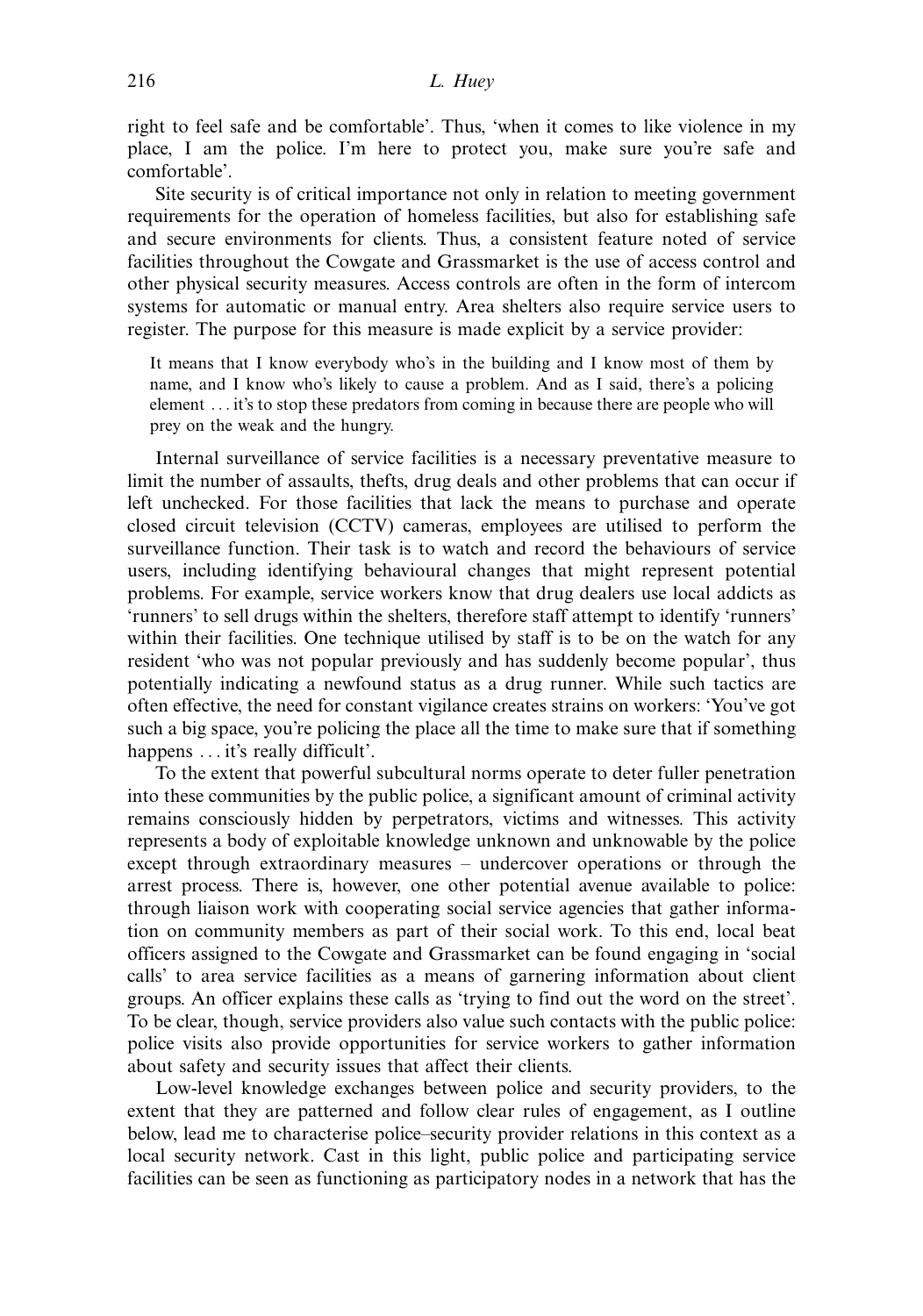provision of security within the local community as its common goal. Each node recognises that, because of unique abilities to command necessary resources, other participants have clear roles to play in the provisioning of local security.

For the local police officers, participation within this network is based on the desire to access social capital that service providers have in the form of knowledge of and trust relations with client groups. In turn, social service workers eye up the many advantages of working cooperatively with the police: by virtue of their privileged position as agents of the state, the police have varying access to the forms of capital described above. However, within this particular local network, what security providers are primarily seeking is access to cultural and symbolic forms of capital that the police hold and that service providers require access to in order to realise both security and rehabilitative goals. For example, in relation to cultural capital, service providers seek access to organisational knowledge of their community and its residents – such as which clients might be under police suspicion for criminal activities, who police believe that service providers should be on the watch for, and so on. Further, as key representatives of the criminal justice system, and thus of the state, the public police hold an invaluable form of symbolic capital that is particularly desirable: positive relations between the police and client groups are seen as having the potential to confer upon the latter an improved social status and thus the possibility of better treatment by the police, and perhaps by other state organisations as well. This desire to utilise cooperative security relations with the police to potentially foster a larger social inclusion of marginalised residents is exemplified by a quote from an outreach worker who advised of his participation in networking with area police, 'I'm happy to liaise with the police. I'm happy to have them come in. I'm happy to go down the lane, and ''police are good guys'' and build relationships'. For this individual, engaging cooperatively with area police officers to build relations is about 'breaking down barriers' that negatively impact clients.

Burris (2004: 343) suggests that 'resources take many forms ... money, armies, and information can all be resources that a node deploys to manage the course of events'. While relations within this local network appear informal – 'chats' and 'visits' are the terms both police and social service providers use to describe knowledge exchanges – they are highly structured with clear rules of engagement that favour reciprocity. The recognised importance of reciprocity of information exchange by both sets of actors suggests that the flow of power across this network is diffuse and that service providers have a great deal of agency in setting the terms of their participation. For example, a shelter worker explains of her relations with local police, 'they tell me stuff that's been going on on the street and I tell them ... It's a good relationship and it works very well.' Still another advised, 'They come and ask questions. If somebody goes missing ... they'll come to us if they can't get any help ... I always say to them, "You help us, I'll help you"'. Police officers also acknowledge the importance of reciprocity to maintaining relations: 'if you treat service providers] right, you can use them for information'. The reciprocal nature of information exchange, particularly in connection with police attempts at fostering good relations, means that service providers may be more willing to share information with the police than they might if the power dynamic was different. As a shelter worker explains, 'If there is a very serious crime going on we help the police ... we have a very good paper trail of who has been here, and that often is useful to the police'. However, this service provider was also quick to note that this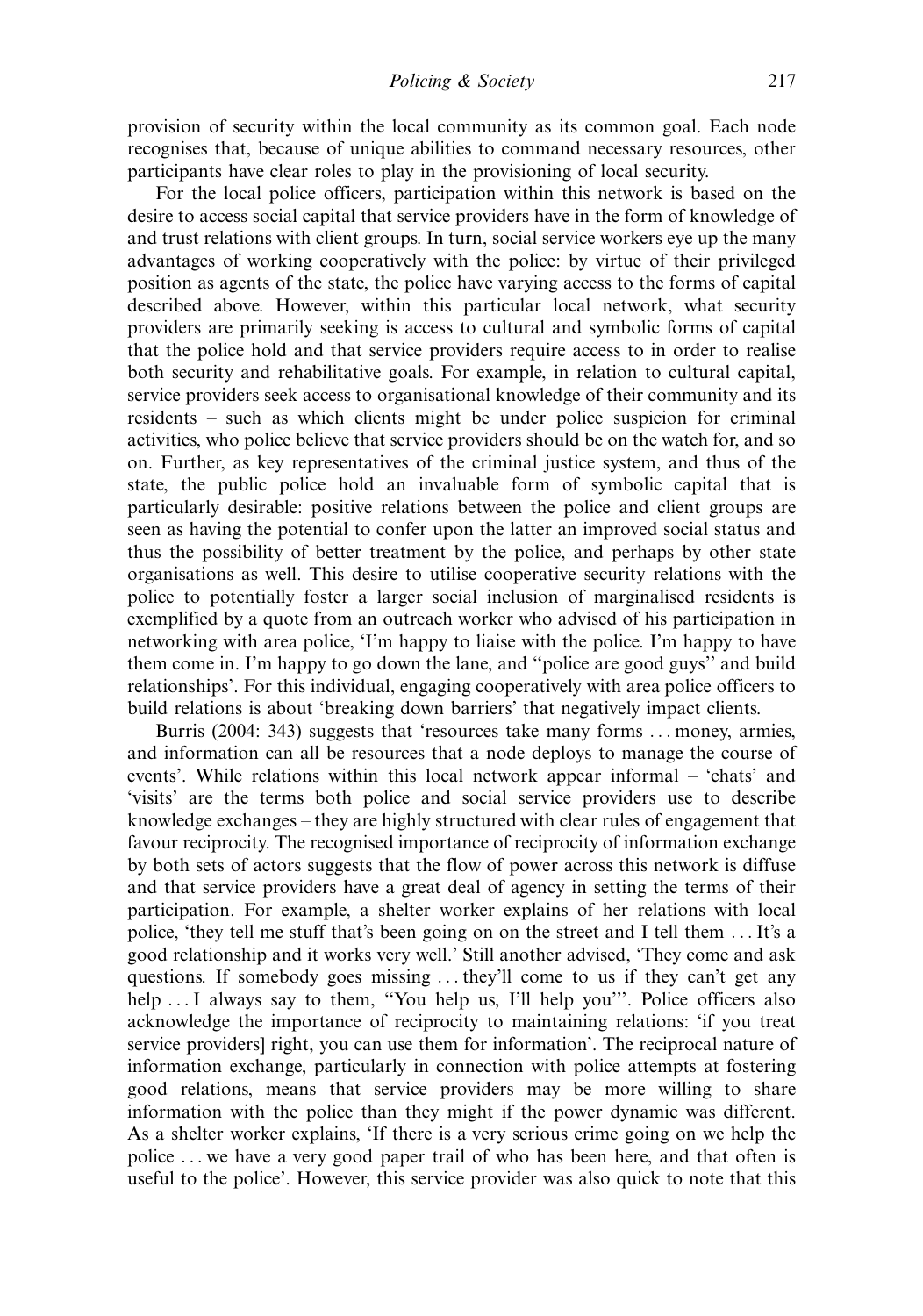local network is based on information sharing being 'a two way thing with the police'.

# Formalising police-service provider relations: the Remote Reporting programme

In his typology of networked security arrangements, Dupont sketches out four models  $-$  local, institutional, international and virtual  $-$  that contain significant possibilities for overlap and hybridisation. The Remote Reporting programme that I discuss in this section represents what is best viewed as a local-institutional hybrid.

The origins of the Homeless Remote Reporting scheme lie with a group of shelter workers who were concerned with the volume of unreported crime they observed within the community they serve. In response, a local organisation commissioned a study of criminal victimisation within Edinburgh's homeless youth population. The report, which was based on an analysis of interviews with 42 homeless area youth, found that  $90\%$  of respondents had been criminally victimised while homeless<sup>4</sup> (Manson 2002). Further, 79% of victims had failed to report the crime to police (Manson 2002). Aware of the operation of Remote Reporting programmes within Edinburgh for gay and minority communities, the study's author recommended that a similar programme be implemented for the City's homeless.

In essence, Remote Reporting programmes formalise the crime report-taking function that service providers have traditionally, if informally, held within the Cowgate and Grassmarket and other marginalised communities.<sup>5</sup> Remote Reporting is based on recognition of the fact that members of marginalised groups are often unable or unwilling to report criminal victimisation to legal authorities, often preferring instead to seek advice and assistance from trusted authorities within their own communities. To counter this, Remote Reporting encourages victim reporting of crimes to police through service providers who serve as third parties in the process. Upon receiving a client's complaint of criminal activity, a service provider consults with the client as to whether to bring the complaint forward to the police. If the complainant wishes to proceed, the service provider completes a set of forms that are sent to the community safety branch of the police department for investigation. Reports are logged and then forwarded to the relevant Criminal Investigation Department (CID) Inspector, who assigns the complaint for investigation. Investigating officers are required to follow up with the agency from which the complaint was filed. In order to reduce a victim's fears of the police, service providers support the victim throughout the process, and the practice of arresting reporting victims for outstanding warrants for minor crimes is suspended.<sup>6</sup> Further, victims are to be provided anonymity to the point at which criminal charges are laid.

It has been suggested that interpersonal relationships are 'paramount' to the successful functioning of security networks, because of their 'informal capacity to structure them' (Dupont 2004: 84). Within the present study, the cultivation of interpersonal relations between police and security providers is seen to operate at the level of the local security network  $-$  in informal information sharing links between police and service providers but this is also found to be the case with respect to other levels of networking between police and social service organisations. For instance, in order to maximise the possibility of police support for the proposal to implement Remote Reporting for the homeless, sponsors of the study were careful to forward the report to a local police commander with whom they had ongoing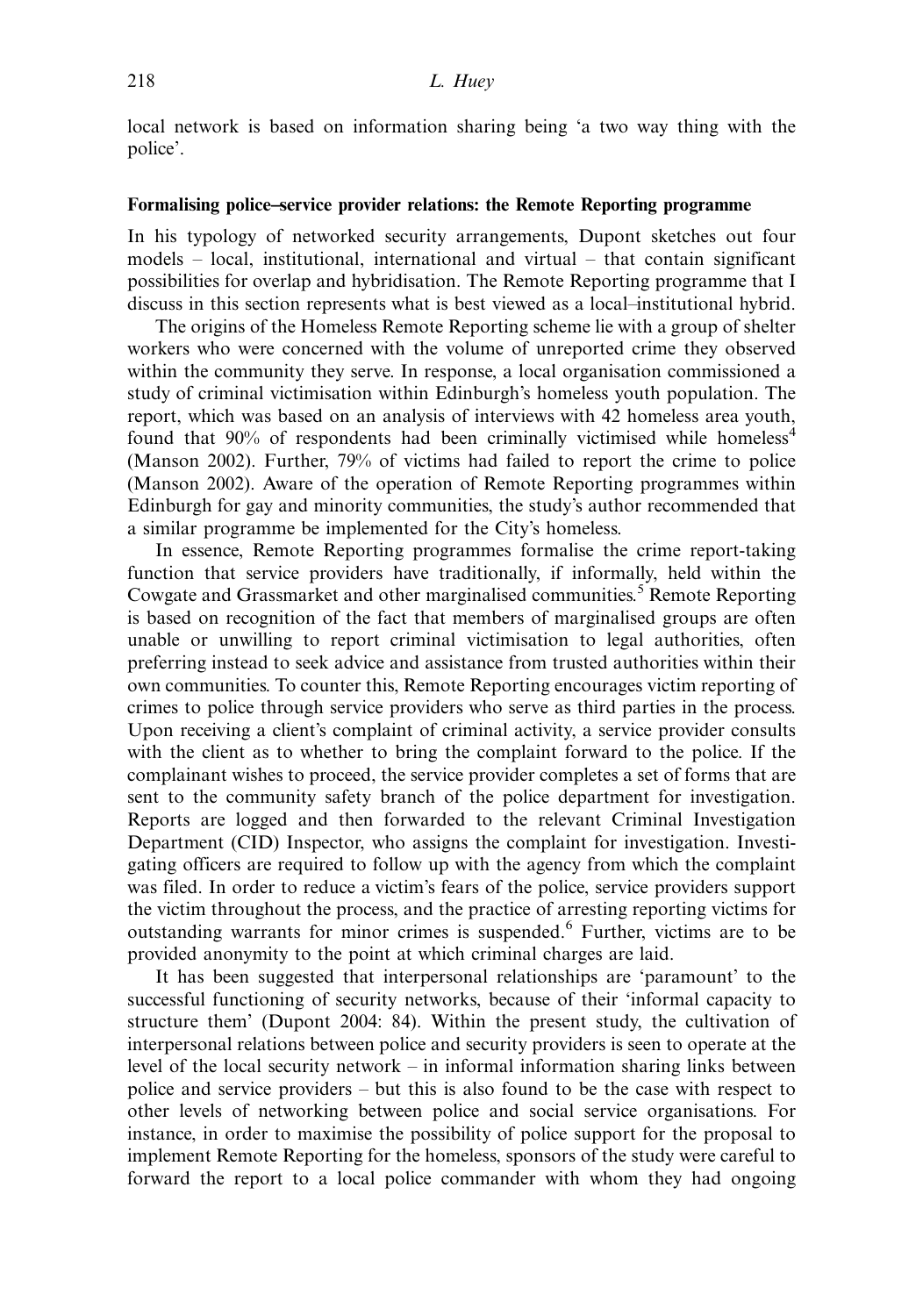positive relations. This history of personal and professional relations was made clear during an interview with one of the key programme participants who expressed the following view of his police counterpart: 'He's a fantastic man. He's really, in my opinion, [interested in] policing properly in marginalised communities'. Coincidentally, this individual had also been the officer in charge of successfully implementing similar programmes for both gay and minority communities in the City. As a service provider explained, 'they passed it onto [name deleted] because he'd done the LGBT stuff and this became another thing he could do, with the homeless community'. In turn, the commander also relied on his personal and professional relations with area service providers when deciding whether to support this project. As a social service provider explained, 'I've known [officer's name deleted] for a couple years, and he actually approached me on that [Remote Reporting] programme'.

Following consultations between the two groups, a decision was made to jointly implement a Homeless Remote Reporting Programme as a six-month pilot project. Today, it operates as a hybrid local-institutional network between the public police and five local social service agencies.<sup>7</sup>

As a hybrid security model that links public police and service providers into formal relations under the umbrella of the criminal justice system, the Homelessness Remote Reporting programme presents a fascinating study of shifts in local governance. Before considering issues of actor agency with respect to the operation of this network, I want to first consider those elements of the programme that render it an interesting example of a local-institutional network.

Local security networks are defined by actors' willingness to pool knowledge and resources to combat local crime problems, by their relative degree of inclusivity within and across public and private spheres, and by an emphasis on increasing effectiveness. The network currently being described retains some of these features, but not all: the Remote Reporting programme represents a local attempt to deal with the problems of a specific community through the sharing of knowledge and institutional resources across nodes. Its participants are not, however, desirous of increasing the breadth and scope of the network beyond other homeless social service providers, thus it also demonstrates one of the central features of institutional security networks, which are characterised by a relative degree of exclusivity. Where this programme differs from other institutional security network forms is that while such networks may also involve a high degree of knowledge and resource sharing to combat crime problems, problems and solutions are frequently targeted at the social rather than the community level, which is clearly not the case with regards to the instant programme. In short, Remote Reporting is hybrid security form.

Issues of actor agency are critical to understanding the operation of networks. Such issues may include the terms of actor participation, how communication between nodes is to be organised, the nature and extent of resources committed, and other decisions that are variously negotiated between nodes. Of particular importance, however, is the decision as to whether an actor should participate in a given network in the first place. The decision to participate in a network, I suggest, is centred on both the manifest and latent functions that the network serves (Merton 1957). For example, the manifest function of the Remote Reporting network for all participatory nodes is the provision of local security through removing predators from the community and, ostensibly, providing victims a measure of formal justice.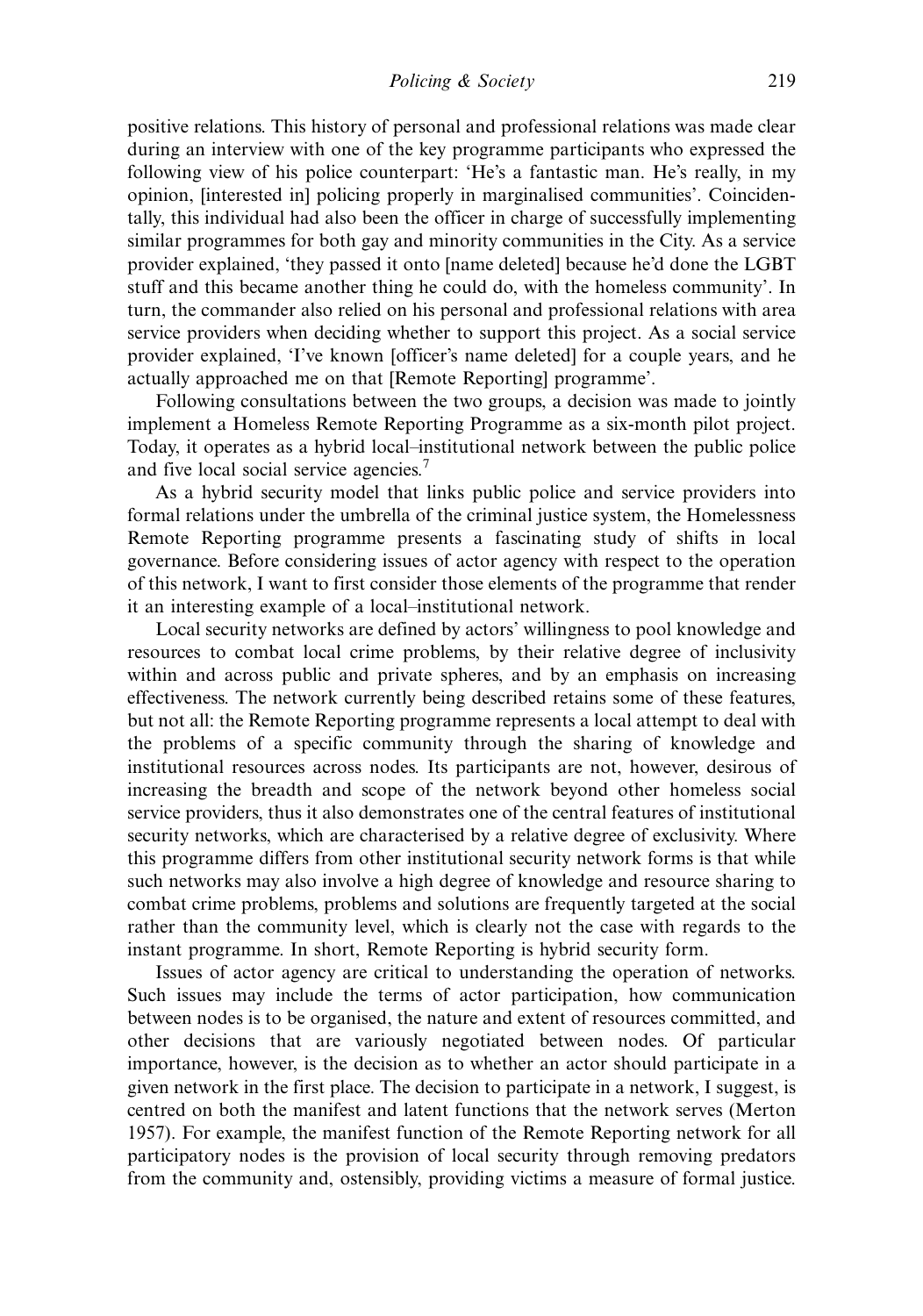With respect to latent functions the network serves we see some interesting divergences between policing and social work goals. For participating service providers support for the programme is predicated on the belief that Remote Reporting reconstitutes marginalised crime victims as citizens equally worthy of the services of the state. This view is evident in the contention that 'the main ethical consideration relating to the non reporting of crime is the right of people to be protected by the state' (Manson 2003: 22). For participating service providers, potential latent benefits of Remote Reporting also include the increased opportunity they believe that networking with police affords them to educate the latter on homelessness issues. Participation in this network also serves latent functions for the police: Remote Reporting clearly furnishes increased access to, and knowledge of, a community that in many ways remains impenetrable by public police. A senior police officer interviewed was quite clear about the utility of Remote Reporting: 'what it is going to give us is a hint of the dark figure of the undercover crime in that very vulnerable section'. Similarly, another representative of the L  $\&$  B (2006) advised, 'any intelligence gleaned regarding culprits is entered onto our intelligence systems'.

Just as actors may exercise agency by choosing to participate in a network, so actors might choose not to participate. For example, while five homeless service agencies have joined this network because of what they see as its potential to foster greater social inclusion of marginalised clients, other social service organisations within and outside of the Cowgate and Grassmarket have opted not to participate. In interviews with individuals from non-participating service organisations, interviewees were critical of Remote Reporting and worried that the programme represents little more than an attempt at turning service workers into police informants. One outreach worker articulated the concerns of others in stating that:

I wouldn't have been comfortable with being part of that [program] to be honest with you, because my relationship with these guys is all built on trust ... I'm not about to become a conduit for a grass. Going down that line seems to me that instead of having one grass, all you're doing is creating two grasses in the eyes of the clients. One major grass, who would be me. That's not the way to go. That's not the way forward. All that's going to end up doing is alienating the service users at most agencies, and that's the last thing you want to do.

For this service worker and similar others, participating in a crime reporting programme holds the potential to destroy trust relations within the local community, with the result that clients would no longer feel comfortable using particular facilities or confiding in service workers.

In order for local networks to meet community-based goals, they frequently require contact with and/or input from the communities to be served. Often forgotten is the fact that community members must also choose whether they wish to participate with such enterprises, and to what extent. In relation to the exercise of agency by community members in relation to Remote Reporting, this form can be seen most clearly in individual decisions as to whether to utilise the programme or not. At the present time of writing, there have been 24 criminal complaints<sup>8</sup> processed through the Homeless Remote Reporting programme, including reports of assault, threats, theft and breach of the peace (L  $\&$  B 2006). A representative of the L & B force advised that 'although numbers appear to be low, it was never envisaged that large number of reports would ever be received through this scheme. The aim is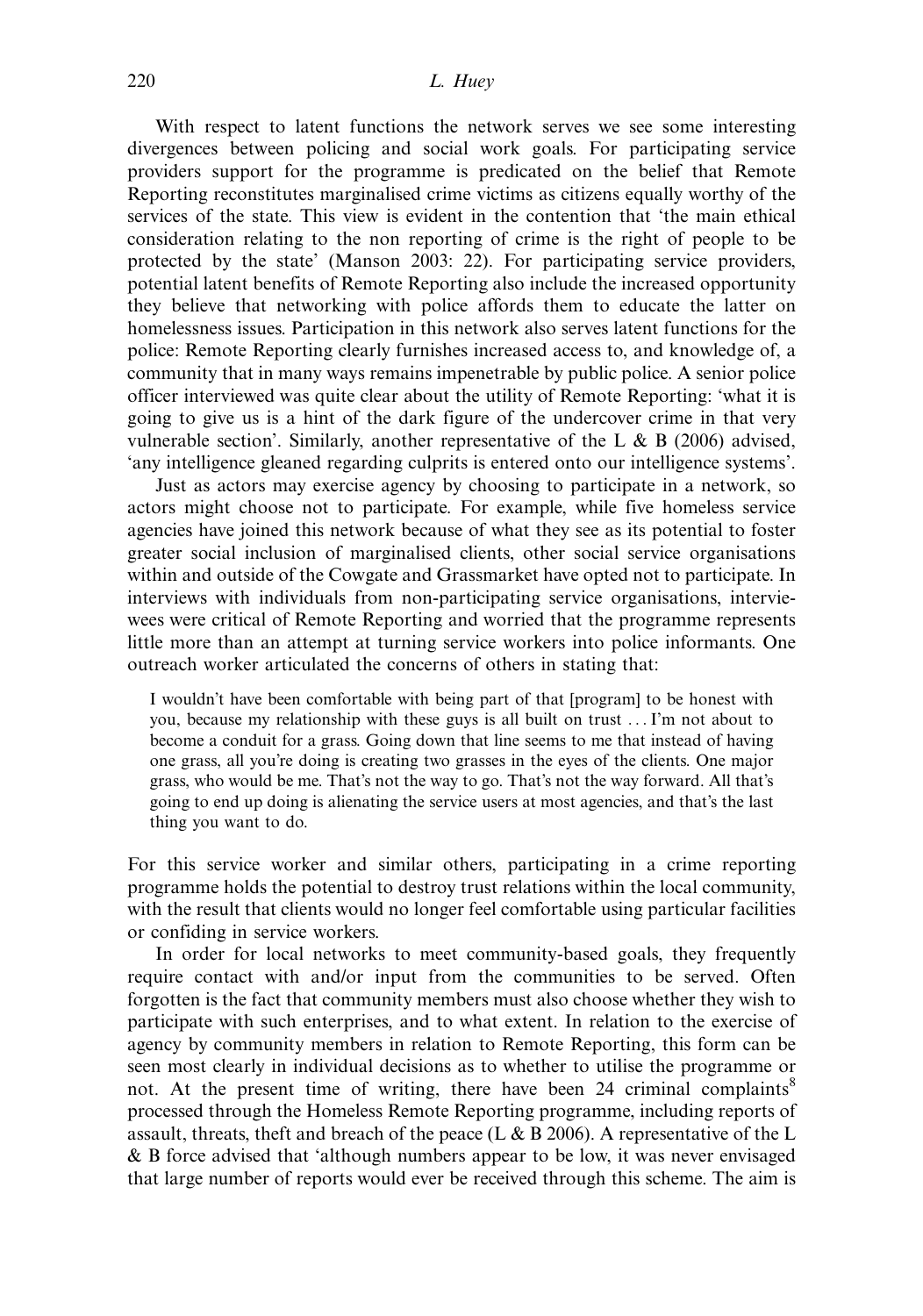to build up the trust and confidence the community to be able to report through conventional methods' (L & B 2006).

However, Cowgate and Grassmarket residents interviewed were skeptical of the programme and its promises, and expressed disdain for the 'grasses' who had already filed criminal complaints. Indeed, one complainant's allegation was readily dismissed by other residents as 'all lies'. Further, residents were aware of the fact that a victimcomplainant had been arrested for allegedly filing a false report.<sup>9</sup> It seems all too probable then that residents of the Cowgate and Grassmarket, as well as residents of other homeless communities within the City, may resist attempts at reconstituting themselves as 'citizens' in the face of suspected further entrenchment within the penal-welfare complex.

### Concluding remarks

Largely absent from the ever-expanding literature on policing below the state is work that provides insight into the means by which extremely marginalised communities address crime and criminal victimisation. The present study represents a modest attempt at filling this gap: through an examination of a local skid row community in Edinburgh, we discover the use of service providers as informal policing authorities. For various reasons explored within this article, social service providers are called upon by the state (through health and safety regulations, criminal laws, etc.), through occupational necessity (the need to provide safe spaces for clients), and at client request, to fulfil many of the lower level policing functions often tasked to the public police. Such policing functions are oriented towards both crime prevention (internal–external site surveillance, informal dispute resolution, advice and counseling on minimising risk) and crime response (expulsing individuals caught in criminal activity). Of the latter functions, a significant contribution of shelter, outreach and other local community workers is the service provided in receiving reports of criminal victimisation and offering advice on addressing victimisation.

Social service providers do not, however, work in isolation from the public police on either social service or policing issues (which are frequently treated as intertwined). Rather, social service providers operate an informal information-sharing network with local beat officers in their district. Following Dupont (2004), I have characterised these relations as a 'local security network'. While some might view informal relations and information sharing between police and service providers for security purposes as unworthy of being treated as a 'network', it is routinised activity that is ordered along clear lines of engagement (for instance, information sharing must be reciprocal and police are expected to arrest individuals away from social work premises).

This local security network has recently been enhanced with the introduction of what I have termed a hybrid local-institutional security network: a Remote Reporting programme that encourages the use of service providers as formal access points for area victims of crime into the criminal justice system. While the manifest goal of the programme is said to be increased security for members of the City of Edinburgh's homeless population, both police and service providers also recognise certain latent goals that this use of service providers can also achieve. For instance, the programme clearly represents an attempt by the public police at utilising service providers as conduits into a community that has thus far remained fairly immune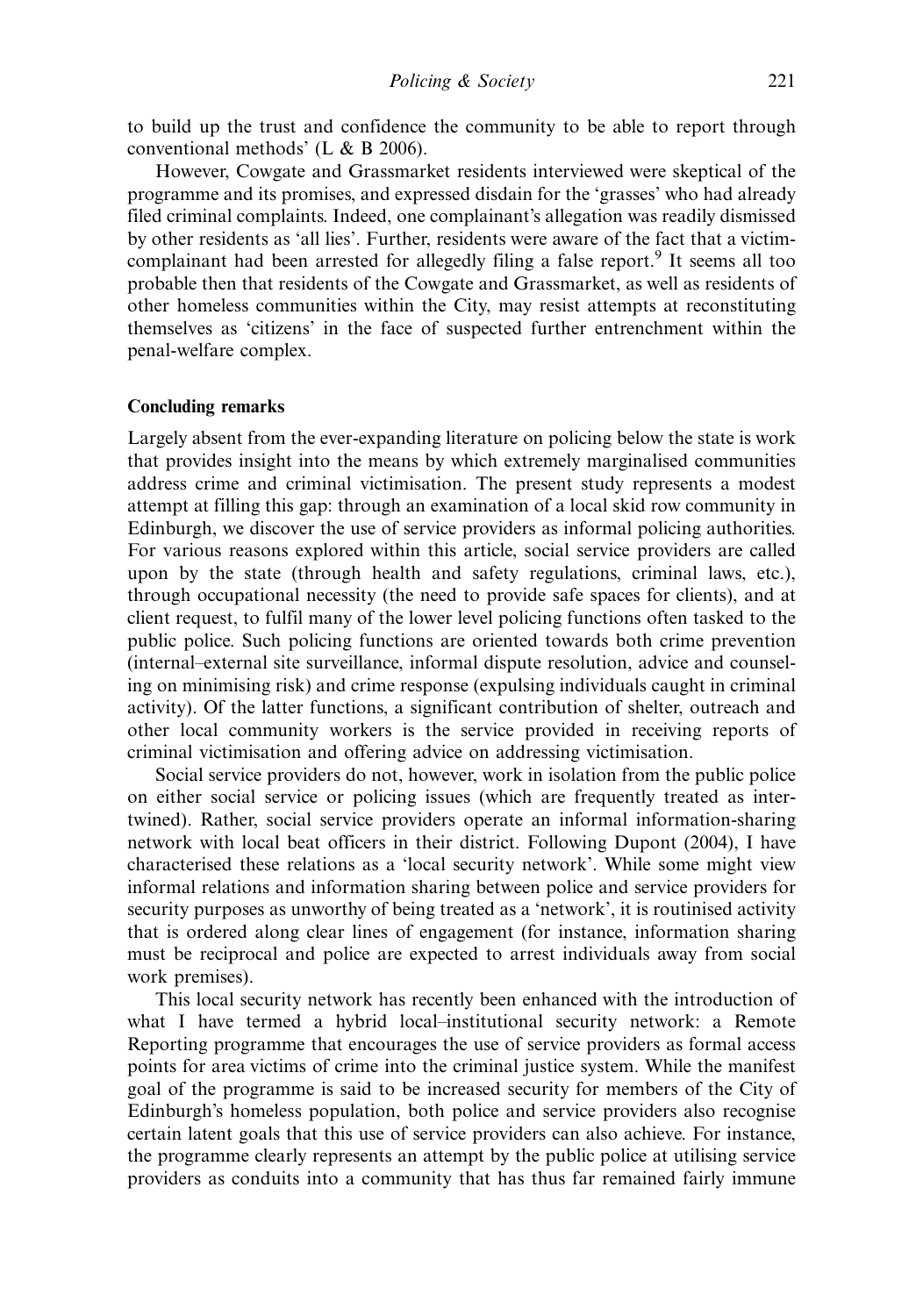from significant police penetration. For participating service providers, Remote Reporting represents an opportunity for attempting to reconstitute marginalised clients as citizens of the state worthy of access to state services.

Within this article, I have assessed both formal and informal information and resource sharing between public police and area social service providers in light of the nodal governance model (Johnston and Shearing 2003). My aim in casting these activities thusly has been to flesh out an important, but often under-explored area of the literature: the roles of agency and capital in negotiating terms of agents' participation within local security arrangements. All too often, the hegemonic power of the public police becomes the primary focus of analytical attention, obscuring our understanding of the ways in which other public and private agents engage in local security and transact with the police to achieve shared goals. This paper therefore also represents an attempt at refocusing critical attention to the agency of non-state agents within informal and formal (institutional) arrangements. As was revealed here, social service providers are hardly the powerless dupes of the local police force, but rather politically savvy actors who leverage the forms of capital they have access to in order to achieve their social rehabilitative and security outcomes.

### Acknowledgements

The author thanks Benoit Dupont for his generosity, and the anonymous reviewers for their efforts.

### **Notes**

- 1. The exact dimensions of criminal victimisation within this community remain largely unknown as official reporting is sketchy, and no self-report surveys could be located with the exception of the Manson (2002) study discussed shortly.
- 2. Officers interviewed stated that in most cases individuals are asked to move along because of complaints about noise or behaviour received from tourists or local businesses.
- 3. One shelter worker who was critical of this practice noted two separate occasions when staff were asked by police to search resident logs for alternate names that a victim might have registered under in order to identify aliases under which they might have outstanding warrants.
- 4. Manson (2002) reports that crimes reported to the interviewer included assault, rape, attempted rape, and various forms of theft.
- 5. The first Remote Reporting programme in Edinburgh was established by the L & B in response to a series of local gay bashings. Shortly thereafter violence against members of the City's minority communities was also identified as an issue for police. In response to failures of affected groups to report victimisation, in June 2000 the Lothian and Borders Police Department implemented Remote Reporting.
- 6. Outstanding warrants for serious crimes can still lead to arrest of complainants once charges have been laid against alleged victimisers.
- 7. Following implementation, a fifth agency subsequently joined the network.
- 8. According to the material released through a freedom of information request, the breakdown of criminal complaints received under the Homeless Remote Report Reporting programme is as follows:

2003-15 reports 2004-5 reports 2005-2 reports 2006-2 reports (as of 11 May 2006) (L & B 2006).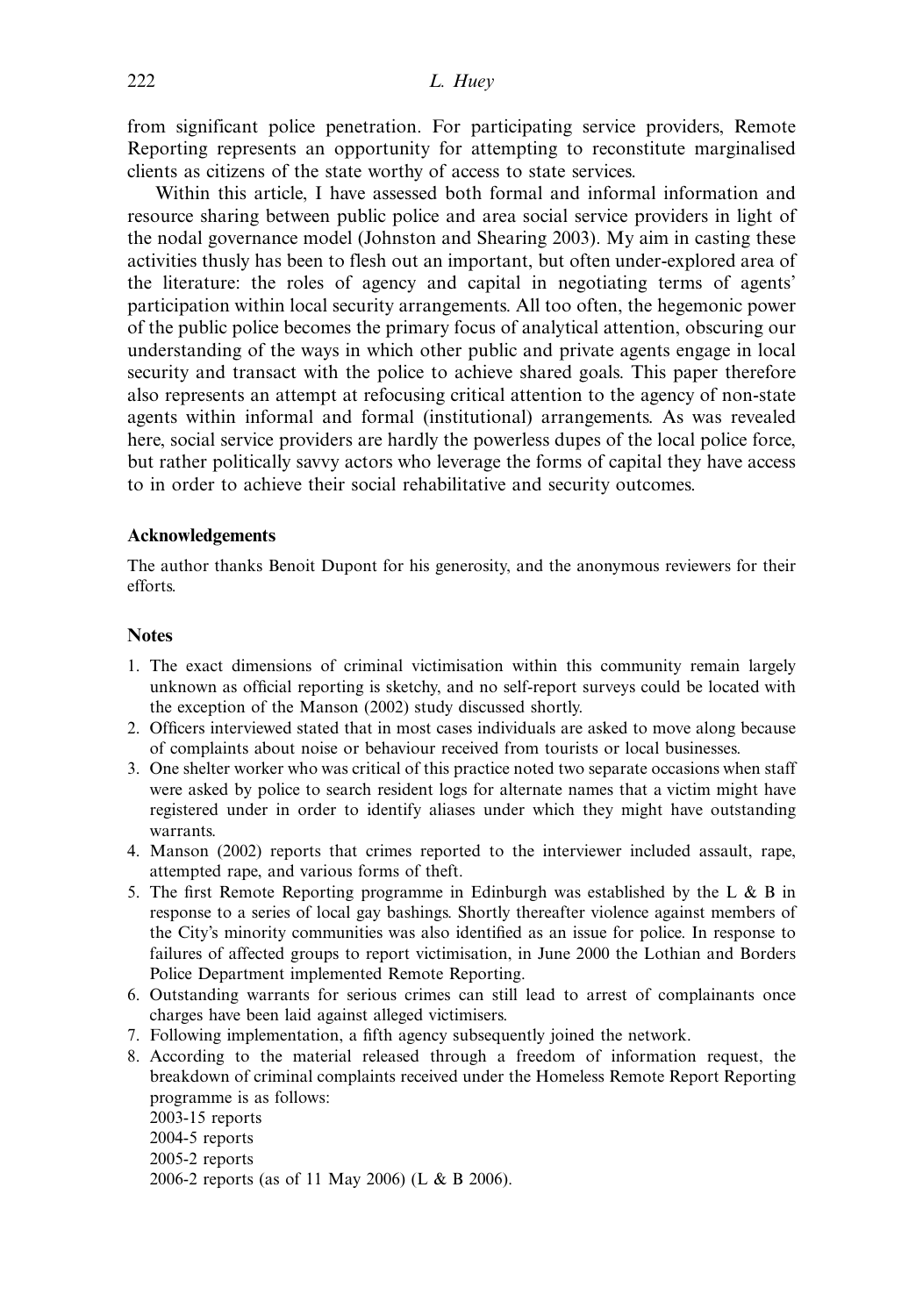9. The Remote Reporting programme has met with some significant challenges: one of the four service agencies temporarily suspended its involvement when a complainant was arrested for allegedly filing a false report. As a service worker explained of the decision, this arrest 'completely gutted the confidence of the support team'. Another incident involving the arrest of a complainant for outstanding warrants  $-a$  clear breach of programme policy - also threatened to jeopardise the programme's future. Meetings between police and service personnel subsequently took place, with the result that all four founding service agencies decided to continue their involvement. As a member of one of the service agencies involved stated, 'the whole idea is far too good an idea to throw it down because one mistake happened'.

### **References**

- Anderson, E., 1999. Code of the street: decency, violence, and the moral life of the inner city. New York, NY: W.W. Norton.
- Archard, P., 1979. Vagrancy, alcoholism, and social control. London: Macmillan.
- Banton, M., 1964. The policeman in the community. London: Tavistock.
- Bayley, D. and Shearing, C., 2000. The new structure of policing: description, conceptualization, agenda. US Department of Justice Research Report. Available from: http://www.ncjrs.gov/ txtfiles1/nij/187083.txt. [Accessed July 14, 2006].
- Bibby, R. and Mauss, A., 1974. Skidders and their servants: variable goals and functions of the Skid Row Mission. Journal for the Scientific Study of Religion, 13 (4), 421–436.
- Burris, S., 2004. Governance, microgovernance and health. *Temple Law Review*, 77, 335–362.
- Castells, M., 1996. The information age: economy, society and culture, vol. I: the rise of the network society. Oxford, UK: Basil Blackwell.
- Castells, M., 1998. The information age: economy, society and culture, vol. III: end of millennium. Oxford, UK: Basil Blackwell.
- Castells, M., 2000. Materials for an exploratory theory of the network society. British Journal of Sociology, 51  $(1)$ , 5-24.
- Drahos, P., 2004. Intellectual property and pharmaceutical markets: a nodal governance approach. Temple Law Review, 77, 401-424.
- Dupont, B., 2004. Security in the age of networks. Policing & Society, 14 (1), 76–91.
- Eick, V., 2003. New strategies of policing Berlin's poor: Berlin's neo-liberal security system. Policing and Society,  $13(4)$ ,  $365-379$ .
- Garland, D., 2001. The culture of control: crime and social order in contemporary society. University of Chicago Press.
- Huey, L., 2007. Negotiating demands: the politics of skid row policing in Edinburgh, San Francisco and Vancouver. Toronto: University of Toronto Press.
- Johnston, L., 2003. From 'pluralisation' to 'the police extended family': discourses on the governance of community policing in Britain. International Journal of the Sociology of Law, 31 (2), 185204.
- Johnston, L. and Shearing, C., 2003. Governing security. London: Routledge.
- Lothian and Borders Police Force (L & B), 2006. Materials on Homeless Remote Reporting released under Freedom of Information Request FOI/E/314.
- Manson, H., 2002. Catch 22. A report of the Ark Trust. Edinburgh: The Ark Trust of Edinburgh.
- Merton, R., 1957. Social theory and social structure. Glencoe, IL: Free Press.
- Mettrick, A., 1985. Last in line: on the road and out of work. Toronto, Canada: Key Porter Books.
- Nogala, D., 2003. State, market, civil society: mixing the economy of policing anew? Observations from Germany and Continental Europe. Paper presented to in search of